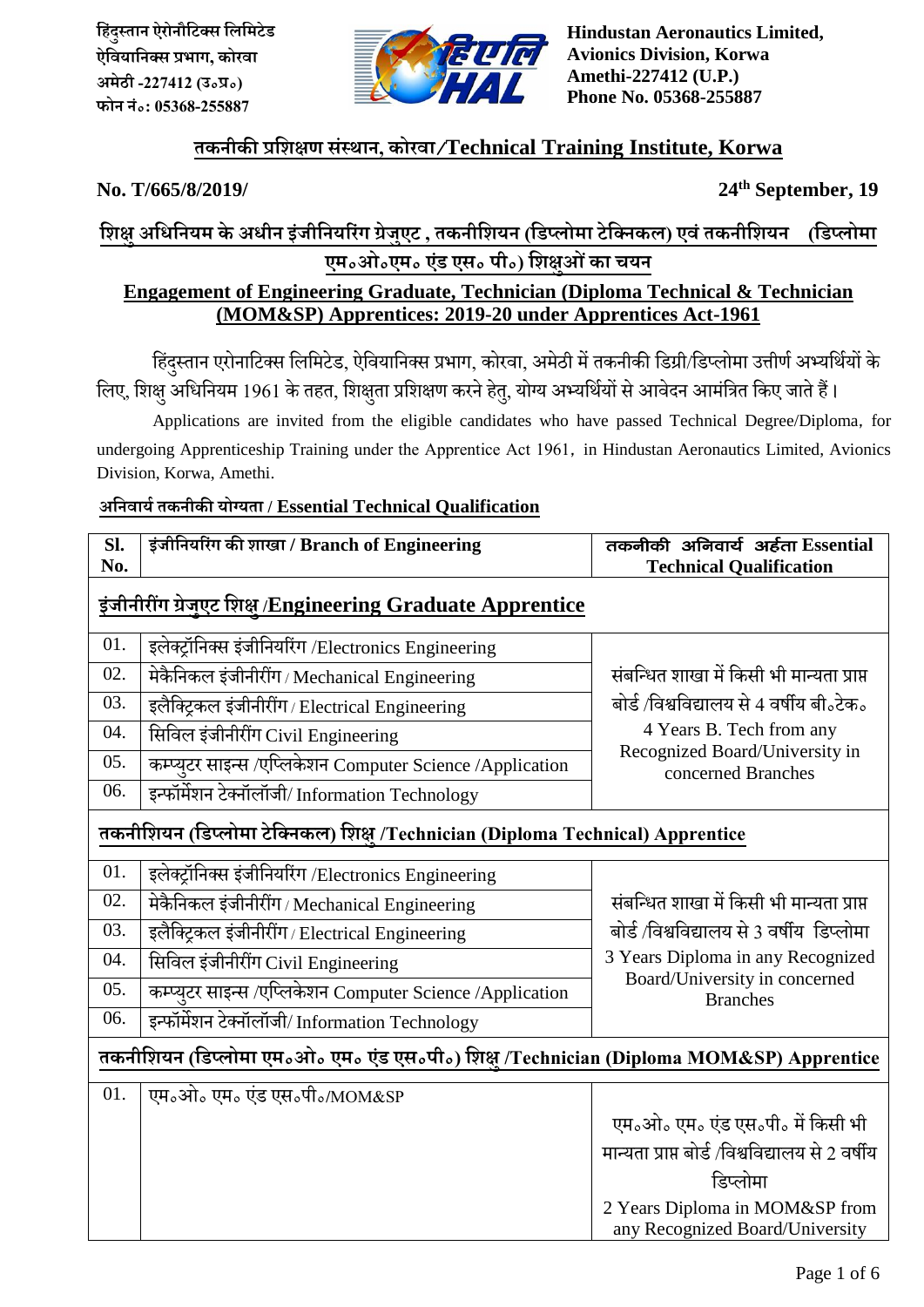#### **आयुसीिा /Age Limit:**

हदनािंक **09/10/2019** को सािाधय उम्पिीदिारों केहिए अहिकति आयुसीिा 26 िर्षण , अधय हपछड़ा िगण के उम्पिीदिार के हिए 03 वर्ष, अनुसूचित जाति /अनुसुचित जनजाति के उम्मीदवार के लिए 05 वर्ष की छूट है।

Maximum age limit 26 years (as on on **09/10/2019)** for General Candidate, Relaxable by 03 years in case of OBC, 05 Years in case of SC/ST Candidate.

हिव्याङ्ग कैटेगरी (न्यूनतम दिव्यंगता प्रतिशत 40% ) अभ्यर्थियों को 10 वर्ष की छूट (15 वर्ष, अनुसूचित जाति /अनुसूचित जनजाति के उम्मीदवार के लिए तथा 13 वर्ष, अन्य पिछड़ा वर्ग के उम्मीदवार के लिए) है।

For the Candidates belonging to **Differently Abled** Category. (Minimum Disability 40%) the Upper Age Limit is relaxable upto 10 Years(15 years for SCs/STs and 13 Years for OBCs)

#### **अभ्यहथययों के हिए सािान्य हनदेि/Instructions for filling & Submission of application Forms:**

- 01. अभ्यर्थियों को सलाह दी जाती है कि रजिस्ट्रेशन नंबर प्राप्त करने के लिए [www.mhrdnats.gov.in](http://www.mhrdnats.gov.in/) पोर्टल पर रजिस्ट्रेशन करें तथा प्रार्थना पत्र मे रजिस्टेशन नंबर लिखे। The applicants are advised to register to get the Registration Number in the portal; **[www.mhrdnats.gov.in](http://www.mhrdnats.gov.in/)** and must indicate the Registration Number in Application Form.
- 02. अहत साििानी सेसिझते ुयेExcel File (Application Form) को भरें। **अिरूा और त्रहुिपणू यभरा ुआ आिेदन हनरस्त कर हदया जाएगा ।**

Fill the Excel File (Application Form) very carefully. '**Incomplete & Wrongly Filled Application Form are liable to be rejected**

03. Excel File (आवेदन पत्र) का नाम केवल रजिस्ट्रेशन नंबर होना चाहिए ।

The name of Excel File (Application Form) must be Registration Number only.

- 04. ई मेल के विषय में [www.mhrdnats.gov.in](http://www.mhrdnats.gov.in/) से प्राप्त रजिस्ट्रेशन नंबर और अपना नाम लिखना होगा । The subject of E-mail must be Registration number obtained from **[www.mhrdnats.gov.in](http://www.mhrdnats.gov.in/)** and own name only.
- 05. आवेदन पत्र को संलग्न Excel File में [tti.korwa@hal-india.co.](mailto:tti.korwa@hal-india.com)in पर ई –मेल करना होगा । यह ई –मेल आई डी **के िि एहप्िके िन फॉिय भेजने के हिए ै । कोई अन्य पत्र ्यि ार इस ई िेि आई डी पर स्िहिकार न ीं हकया जाएगा ।** Application form in the attached Excel File must be sent to E-mail ID: **[tti.korwa@hal-india.co.](mailto:tti.korwa@hal-india.com)in** only. **This e-mail is only for sending Application Form, no other communication will be entertained.**
- 06. एच॰ए॰एल॰ में सेवारत,सेवानिवृत्त, मृतक कर्मचारियों के आश्रितों (बच्चे और पत्नी) को कर्मचारी का विवरण संबन्धित प्रभाग के मानव संसाधन अधिकारी से संलग्न प्रारूप पर प्रमाणित कराकर ई मेल के साथ भेजना होगा ।

The dependents (Children & Spouse only) of the Serving /Retired /Deceased Employees of HAL are required to submit the details of the Employee, duly certified by the Concerned HR Officer of respective division in the attached Format with the e-mail.

07. अपूर्ण रूप से भरे हुए आवेदन-पत्र या संलग्न Excel फाइल के अतिरिक्त किसी अन्य फॉर्मेट में (MS Word/PDF,JPG etc.) भेजे गये आवेदन/या डाक द्वारा भेजे गये आवेदन अस्वीकृत कर दिए जाएगें, <u>केवल ई-मेल के माध्यम से भेजे गये आवेदन ही स्वीकृत किये जायेगें।</u> अभ्यर्थियों से अनुरोध है कि ई–मेल के साथ आवेदन पत्र (Excel File), एवं एच.ए.एल. वार्ड सर्टिफिकेट (यदि लागू हो) के अतिरिक्त शैक्षिक योग्यता से सम्बंधित कोई अन्य अटैचमेन्ट न भेजें।

Incomplete Application Forms or applications sent in other than prescribed Excel File viz. MS Word/PDF/JPG etc. will not be accepted. **Applications sent through e mail will only be accepted.** Please send application Form in the prescribed Excel Format and HAL Dependents Format (if applicable) through e mail. **Do not attach any other document related to educational qualification along with Application Form.**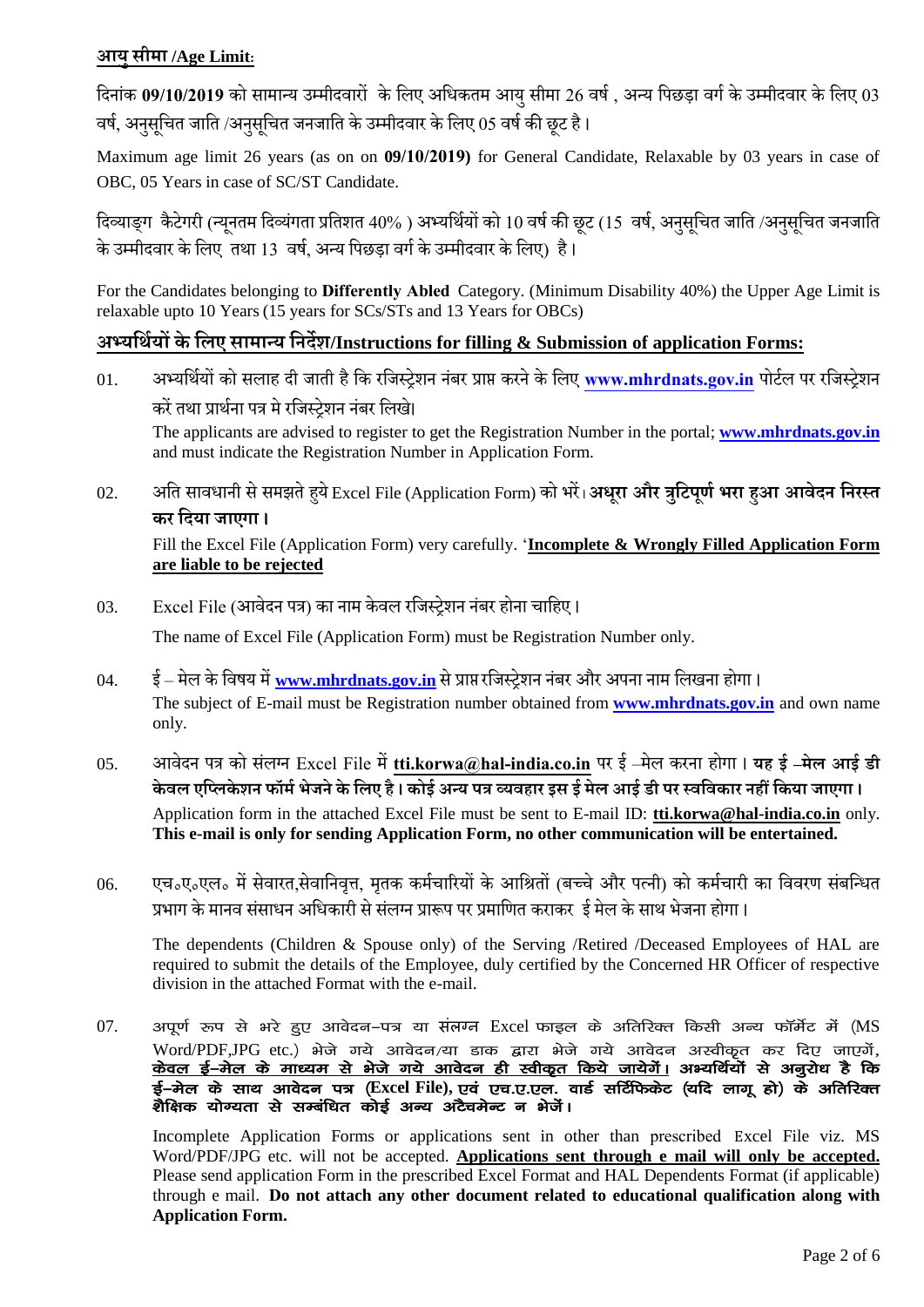- 08. ई िेि के िाध्यि से आिेदन पि भेजनेकी अहिंति हतहथ **09/10/2019** ै । fnuk Wad **09/10/2019 के बाद भेजे गए ई- िेि स्िीकार न ीं हकए जाएगे ।**  The last date for sending application form through E-mail is **09/10/2019**. **The E-mail sent after 09/10/2019 will not be accepted.**
- 09. अभ्यर्थियों से अनुरोध है कि ई मेल द्वारा **केवल एक ही** आवेदन भेजें। एक अभ्यर्थी का एक से अधिक आवेदन मिलने पर कोई एक आवेदन स्वीकार किया जाएगा।

Candidates are requested to send their applications **Only Once** through e mail. In case of multiple applications of the same Candidate, **One Application** will be Considered Randomly.

10. जो अभ्यर्थी शिक्षु अधिनियम 1961 के तहत किसी भी संस्थान से प्रशिक्षण कर रहे है / कर चुके हैं/ पंजीकृत हैं अथवा संविदा समाप्त कर चुके हैं , चयन प्रक्रिया के **योग्य नहीं हैं।** 

Candidate who have completed/resigned/terminated/undergoing Apprentice Training from any organization or registered under Apprentices Act are N**ot Eligible.**

- 11. ऐसे अभ्यर्थी जो प्रशिक्षण हेतु संविदा निष्पादन के दिन अपनी डिग्री /डिप्लोमा परीक्षा उत्तीर्ण किए हये 03 वर्ष पूरी कर चुके हैं वे अभ्यर्थी शिक्षु अधिनियम 1961 के तहत शिक्षुता प्रशिक्षण करने हेतु पात्र नहीं होंगें। The Candidate who have completed 03 years of passing year his/her degree/diploma on the date of Contract Registration will not be eligible for undergoing Apprenticeship Training under Apprentices Act.
- 12. एक वर्ष या उससे अधिक का कार्यानृभव रखने वाले अभ्यर्थी चयन प्रक्रिया के **योग्य नहीं हैं।** Candidates who have Work experience of one year or more are N**ot Eligible.**
- 13. पत्राचार के माध्यम से तकनीकी डिग्री /डिप्लोमा किए हये अभ्यर्थी चयन प्रक्रिया के **योग्य नहीं हैं** Candidates, who have done technical Degree/Diploma from correspondence, are **Not Eligible** for Selection Process.
- 14. किसी भी रूप में कनवेसिंग को अयोग्यता माना जाएगा। Canvassing in any form will be treated as disqualification.

#### **चयन प्रहिया /Selection Process:**

- 15. हिाक्षओं का चयन 100 प्रतिशत मेरिट के आधार पर होगा। मेरिट लिस्ट तकनीकी डिग्री /डिप्लोमा की परीक्षा में कुल प्राप्त अंकों का 100 % Weightage के आधार पर बनाई जाएगी। The Selection for Engagement of Apprentices will be based on 100% Merit basis, taking into consideration 100% Weightage of Total Aggregate Marks secured in the Technical Degree/Diploma Examination.
- 16. आरक्षण शिक्ष अधिनियम 1961 के तहत देय होगा। Reservation will be applied as per Apprenticeship Act 1961.
- 17. अधिसूचना एच॰ए॰एल॰, कोरवा लैन /वैन/नोटिस बोर्ड पर उपलब्ध है और एच॰ए॰एल॰ की वैबसाइट [www.hal](http://www.hal-india.com/)**[india.co.](http://www.hal-india.com/)in पर कैरियर सेक्शन** में प्रकाशित की जा चुकी है। The Notification is available in HAL, Korwa LAN/WAN/Notice Boards and has been hosted at **Carrers Section** in the HAL website **[www.hal-india.co.](http://www.hal-india.com/)in.**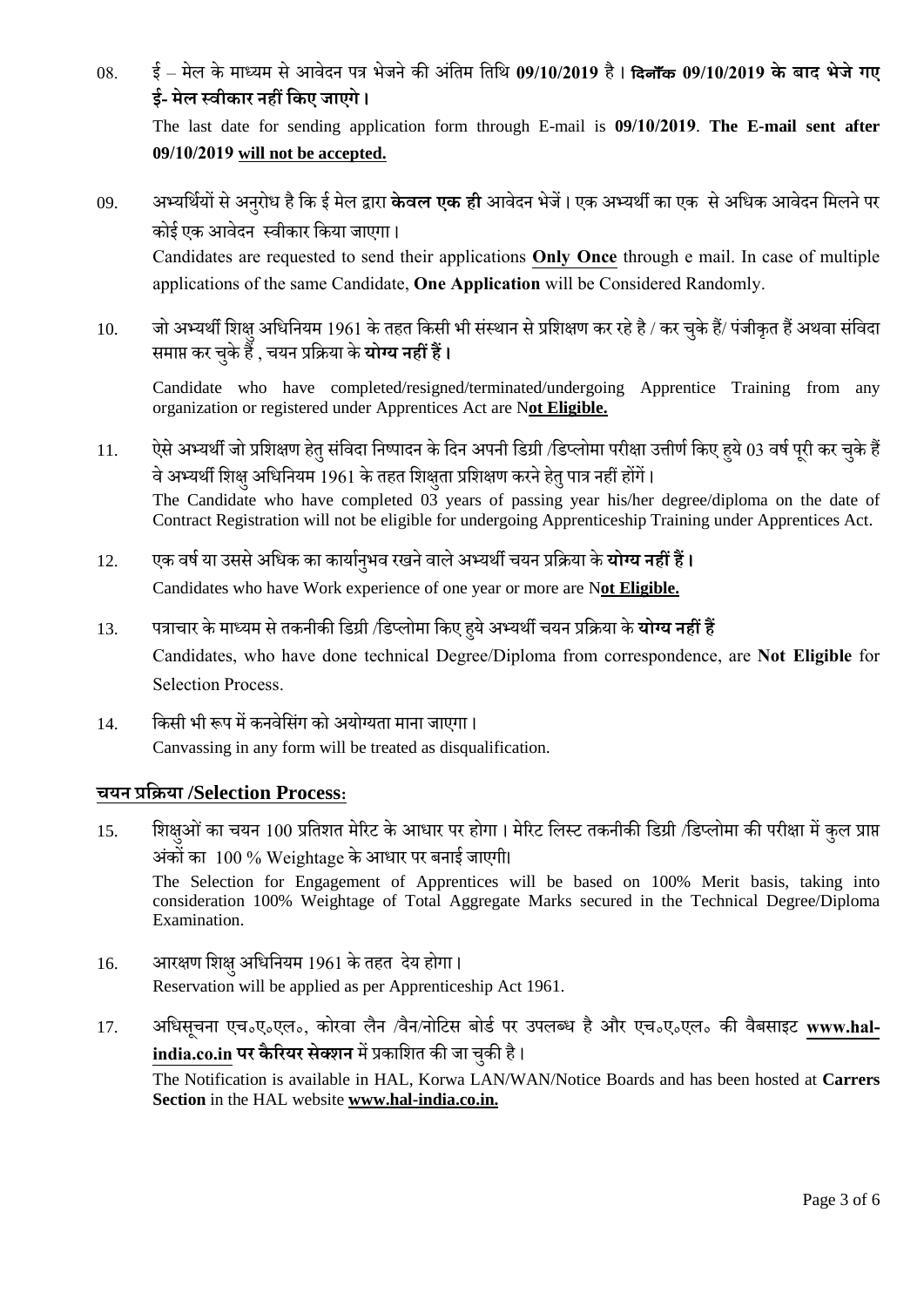### **अनहन्ति रूप से चयहनत अभ्यहथययों के हिए सािान्य हनदेि General Instructions for Provisionally Selected**

#### **Candidates**

- 17. अनन्तिम रूप से चयनित अभ्यर्थियों की सूची लैन /वैन/नोटिस बोर्ड और एच<sub>°</sub>ए<sub>°</sub>एल<sub>°</sub> की वैबसाइट [www.hal](http://www.hal-india.co.in/)**[india.co.in](http://www.hal-india.co.in/) पर कै ररयर सेक्िन िें**प्रकाहित की जायेगी । The list of Provisionally Selected Candidates will be available in HAL, Korwa LAN/WAN/Notice Boards and hosted at **Carrers Section** in the HAL website **www.hal-india.co.in.**
- 18. अनन्तिम रूप से चयनित अभ्यर्थियों को मेडिकल परीक्षा से गुजरना होगा और उन्हें सरकारी डॉक्टर जो चिकित्सा अधिकारी / सहायक सर्जन (राजपत्रित) के नीचे न हों द्वारा फिट घोषित करना होगा। मेडिकल प्रमाणपत्र शिक्षता प्रशिक्षण प्रारम्भ करने के समय जमा करना होगा।

Provisonally Selected Candidates shall undergo Medical Examination and will have to be declared fit by Govt. Medical Officer not below the rank of an Assistant Surgeon (Gazetted). A Medical Certificate is to be submitted at the time of Joining Apprentice Training.

19. अभ्यहथणयों को अपने **स्थायी हनिास स्थान सेआयुक्त / पहुिस अिीक्षक सेपुहिस सत्यापन प्रिाणपत्र** प्राप्त करना होगा और मूल प्रमाणपत्र के सफलतापूर्वक सत्यापन के उपरांत शिक्षुता प्रशिक्षण प्रारम्भ करते समय जमा करना होगा ।

Candidates will have to **obtain Police Verification Certificate (in the attached Format) from the Commissioner/Superintendent of Police from the place where the andidate resides** and have to submit at the time of joining of Apprentice Training after successful Verification of Original Documents.

20. अनन्तिम रूप से चयनित अभ्यर्थियों को मूल दस्तावेज़ों के सत्यापन के दौरान द्वारा एक नवीनतम पासपोर्ट आकार की तस्वीर के साथ निम्नलिखित दस्तावेजों की एक स्वयं प्रमाणित प्रतियां प्रस्तुत की करनी होगी : 1) हाई स्कूल सर्टिफिकेट और मार्कशीट, 2) बी॰टेक॰/डिप्लोमा की सभी सेमेस्टर की मार्कशीट और प्रमाण पत्र 3) अनुसूचित जाति / अनुसूचित जनजाति / पिछड़ा वर्ग के लिए **नवीनतम जाति प्रमाण पत्र** यदि लागू हो 4) दिव्याङ्ग प्रमाणपत्र (यदि लागू हो)। 5) एचएएल कर्मचारियों के आश्रितों (बच्चे और पत्नी) के लिए एचआर के संबन्धित अधिकारी द्वारा प्रमाणित प्रमाणपत्र, 6) अप्रेंटिस पंजीकरण संख्या की ई मेल कॉपी ।

A self-attested copies of the following documents along with one latest passport size photograph is to be submitted by the Provisionally Selected Candidates during Verification of Original Documents: 1) High School Certificate & Mark sheet, 2) B.Tech/Diploma Certificate & Mark sheet of all Semesters 3) **Latest Caste Certificate** for SC/ST/OBC as applicable 4) PWD Certificate (if applicable). 5) HR Certified Proforma for dependents (Children & Spouse) of HAL Employee. 6).E-mail copy of Apprentice Registration Number.

21. सत्यापन/चयन प्रक्रिया के लिए बुलाये जाने पर आवेदकों को किसी भी प्रकार का यात्रा भत्ता/ मंहगाई भत्ता कंपनी द्वारा नहीं हदया जाएगा ।

No TA/DA will be paid to the Applicants who are called for Verification process by the company.

22. सत्यापन प्रक्रिया के दौरान यदि आवश्यक हो तो आवेदकों को ठहरने के लिए अपनी व्यवस्था स्वयं करनी होगी। The applicants have to make their own arrangements for stay if required during the verification process.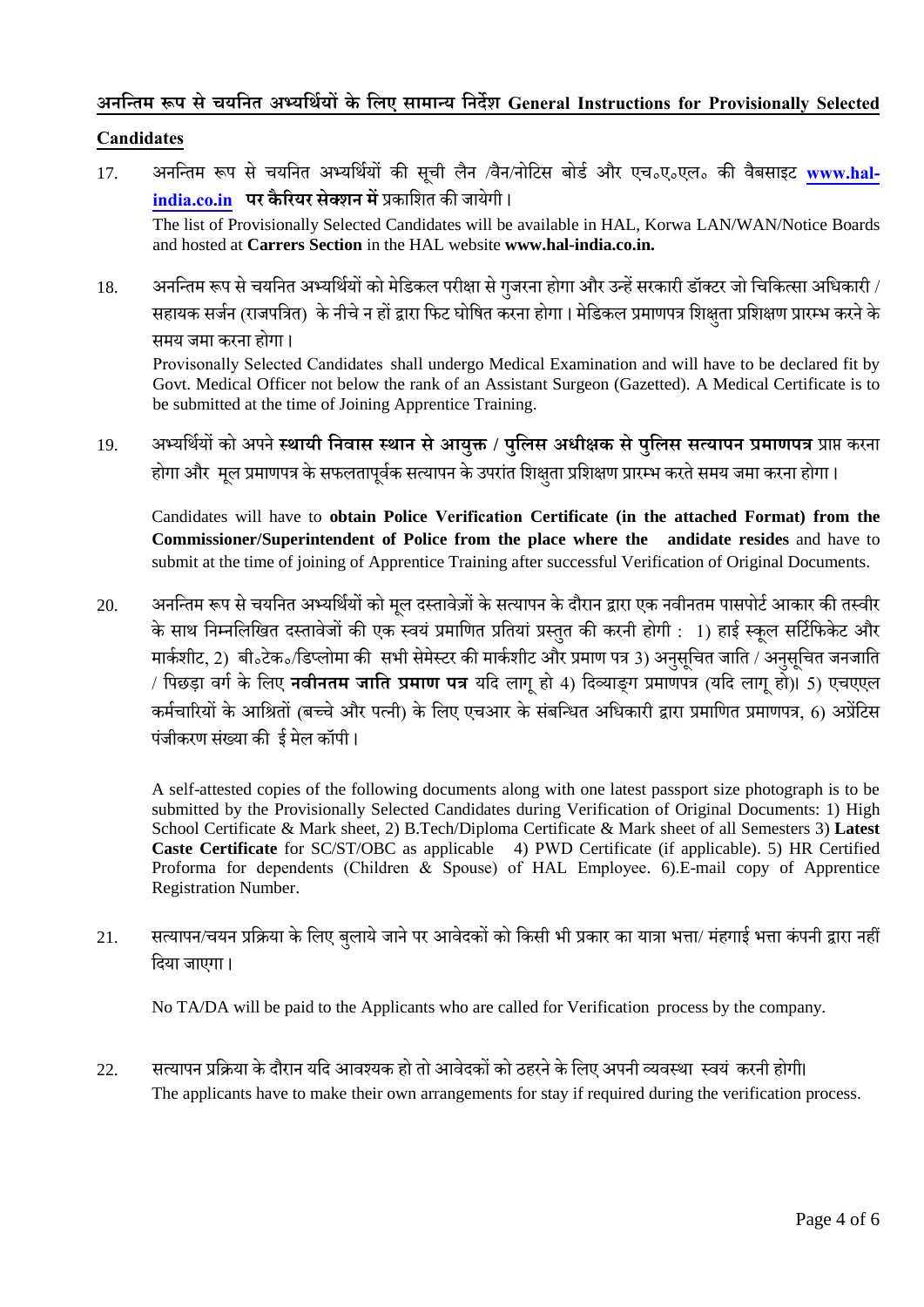## **िृहिका एििंप्रहिक्षण अिहि / Stipend & Period of Training:**

23. हिाक्षओं को प्रति महीने नियमानुसार/सरकार द्वारा संशोधित दर से वृत्तिका दी जाएगी। शिक्षता प्रशिक्षण अवधि केवल एक वर्ष की होगी।

(a) Stipend will be paid to the Apprentices as per rule per month or as revised by the Government. The period of Apprenticeship Training will be period of One Year only.

(b) हिक्षतुा प्रहिक्षर् पर्ूण ोनेकेपश्चात हिक्षतुा अनबुिंि सिाप्त कर हदए जाएिंगेऔर **एचएएि का हकसी भी प्रकार के रोजगार की पेिकि करने के हिए कोई दाहयत्ि न ीं ोगा ।**

After completion of Apprenticeship Training, the Apprenticeship Contracts will be closed and there will be **No obligation on the part of HAL to offer any employment.**

- 24. एच॰ए॰एल॰ के पास विज्ञापन / या चयन प्रक्रिया को रद्द करने का अधिकार सुरक्षित है। HAL reserves the right to cancel the advertisement / or the selection process there under.
- $25.$  वयन के संबंध में एच॰ए॰एल॰ प्रबंधन का निर्णय अंतिम होगा। Decision of HAL Management regarding the selection will be final.
- 26. यदि कोई झठी सूचना या किसी वास्तविक सूचना को छिपाना पाया जाता है तो आवेदन पत्र /शिक्षुता प्रशिक्षण किसी भी समय बिना किसी सूचना के निरस्त किया जा सकता है। The application form /Apprenticeship Training will be rejected in any stage if found of false Information or suppression of any factual information without any intimation.
- 27. एच॰ए॰एल॰ के पास चयन प्रक्रिया की तिथि कार्यक्रम को बदलने का अधिकार सुरक्षित है। निधार्टित तिथियो में यदि कोई परिवर्तन होता है तो वह HAL की वेबसाइट पर प्रकाशित किया जायेगा। HAL reserves its right to change the date of Selection Process Schedule. Any changes in the schedule will be uploaded on HAL website.